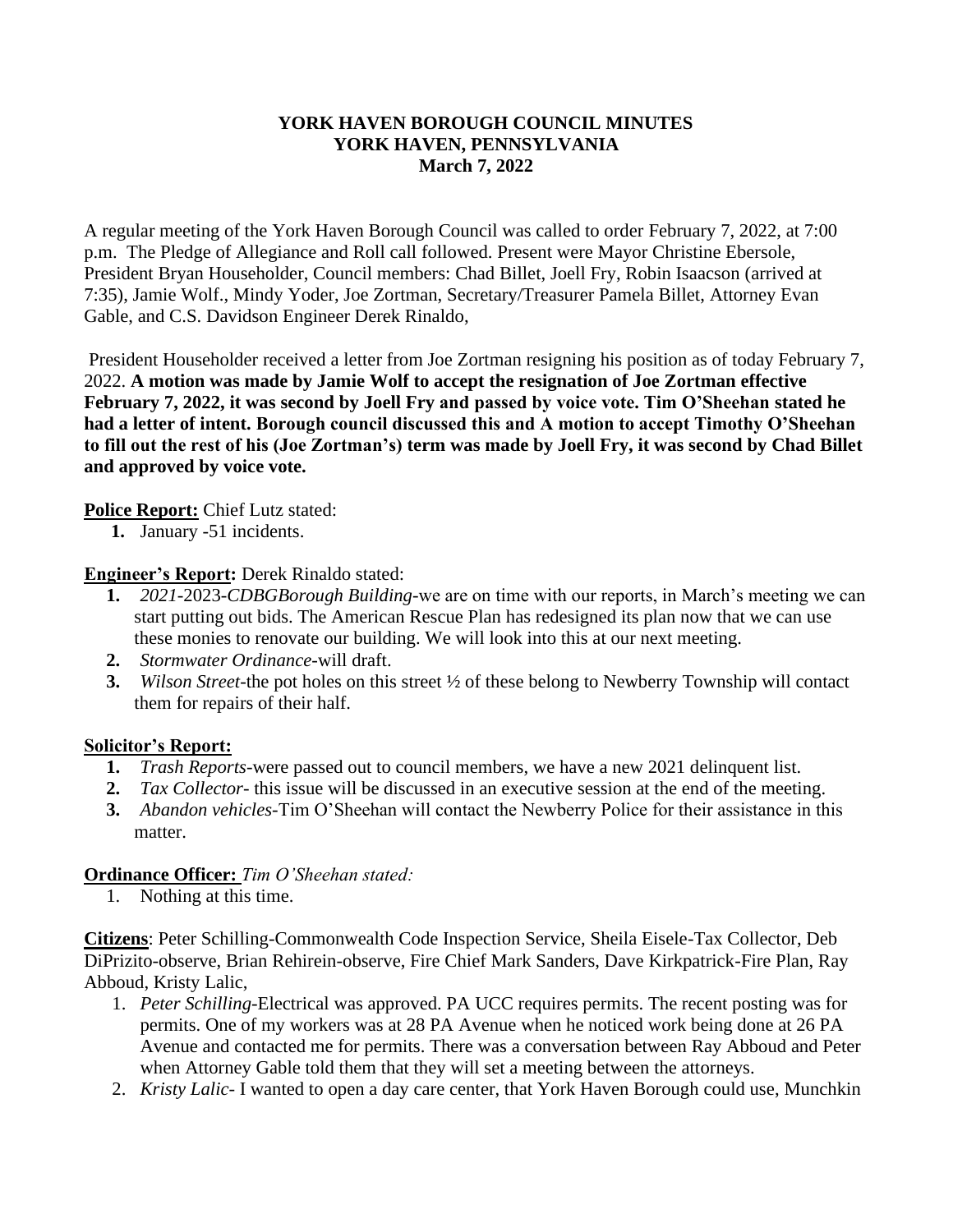Meadows and Whales, Tails & Puppy Dog Tails are the only local daycare and are located in Newberry Township. . I saw the red letter permit code paper posted at 26 PA Avenue. I contacted the Commonwealth Code office; I was given a wrong number by the secretary a Manheim telephone number and was told the building couldn't be occupied. Ray Abboud said he hasn't had any communication with Commonwealth Code.

- 3. *Dave Kirkpatrick-*would like to offer a Fire Strategic Plan for 10 years between Newberry Township, Goldsboro and York Haven Borough. I'm asking for a representative and the Mayor for a meeting 1 time a month and have a plan by the end of November. Our meetings will start in March. Our township incorporated a fire tax this year. Fire Chief Mark Sanders that they are only 2 fire departments in York County and the rest are volunteers are numbers are down this plan would help everyone out. Joell Fry and Mayor Chris Ebersole will attend and Robin Isaacson will assist occasionally. **A motion was made by Jamie Wolf for Mayor Chris Ebersole, Joell Fry and Robin Isaacson to attend the Fire Strategic Plan meetings, it was second by Mindy**  Yoder and approved by voice vote. A discussion followed of council members attending these meetings. **A motion was made by Jamie Wolf for Mindy Yoder to attend the Fire Strategic meetings, it was second by Chad Billet and approved by voice vote.**
- 4. *Sheila Eisele-*Tax Collector position.

**Minutes:** A motion was made by Mindy Yoder to approve the Minutes it was second by Robin Isaacson and passed by voice vote.

**Treasurer's Report:** A motion was made by Mindy Yoder to accept the Treasurer's report and second by Robin Isaacson and approved by voice vote. They also approved to pay: Penn Waste, Met-Ed, Columbia Gas, Verizon, CGA Law Firm, C.S. Davidson, Inc., Department of Labor & Industry, York Water Company, Klugh Animal Control, Pamela Billet, PA Department of Industry, York County Boroughs Association, Kocman Insurance, MediaOnePA, Rutter's and Newberry Township Police Department.

# **Mayor's Report:** *Chris Ebersole stated:*

1. Tom Schriner contacted me about paying trash fees, discussion of the contract and Attorney Gable said that he still has to pay that is required by law.

# **Borough Building:** *Jamie Wolf stated:*

- 1. Under Engineer's report.
- 2. Spring Clean up dates-March 12 & 13, I'd like to bring in volunteers and will post a time.

# **Streets:**

- 1. Tim O'Sheehan said he didn't have time to look at the bobcat. Chad Billet said that he and the former owners plan on looking at this on Tuesday.
- 2. Our current street employees are Curtiss Tusing and Nate Huggins.

# **Playground**: *Mindy Yoder* stated:

1. I cleaned up trash and noticed dog poop. Can this be purchased under the ARP, it may be. Will contact Newberry Township about purchasing one.